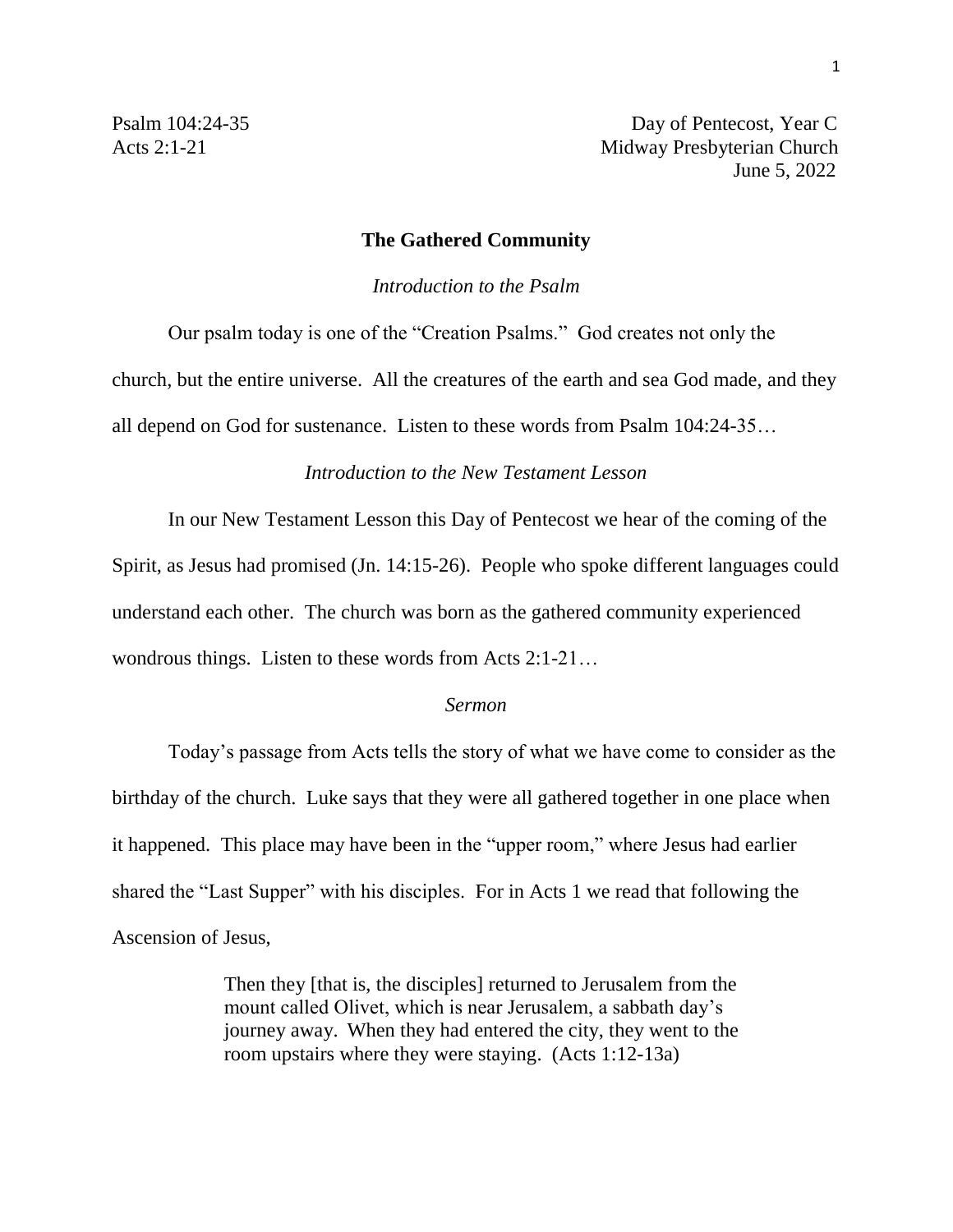Pentecost Sunday is a chance to pause and celebrate the faithful who *still* gather,

week after week, month after month, here at Midway, throughout Anderson County, and around the world, to meet the Spirit of Christ. To give the Lord the gory due unto his

name, to worship the Lord in the beauty of holiness. (Is. 29:2)

Ronald Byars, in his book *The Future of Protestant Worship: Beyond the Worship Wars*, tells a story about a couple who have a son with developmental disabilities. Byars writes:

> The family is active in the church. They seldom miss worship. One winter Sunday morning they awakened late and breakfast took longer than usual, and everything seemed a little off-balance. Well, the parents decided, for this one Sunday, to stay home from church. They told their son, and he seemed to accept their decision. But after pondering this news, he asked his father, "Won't Jesus miss us?"

In the introduction of her book, *Sharing the Word*, former Associate Professor of

Preaching at Columbia Seminary, Lucy Rose tells a rather humerous story as she reflects

upon preaching in the church:

My relationship to preaching began during my childhood when I heard my father preach good sermons Sunday after Sunday. I grew up *listening* to his sermons because my parents promised us four children a nickel up to a quarter for every point or illustration we could remember and relate at the Sunday dinner table.

Very quickly I discovered that if I remembered five parts of the sermon, I could always earn a dime, quite a treasure in my mind in the early 1950s…. And I remember the excitement of a further realization, "If my brother and sisters don't listen to the sermon, I *could* get a quarter!" I therefore began to listen very attentively to each sermon and usually to *all* of the sermon in order to identity and remember five points or stories. Even today I can almost recapture the thrill of this Sunday ritual. I can almost conjure up the fun of earning at least a dime and hearing my parents' exclamations of surprise and delight.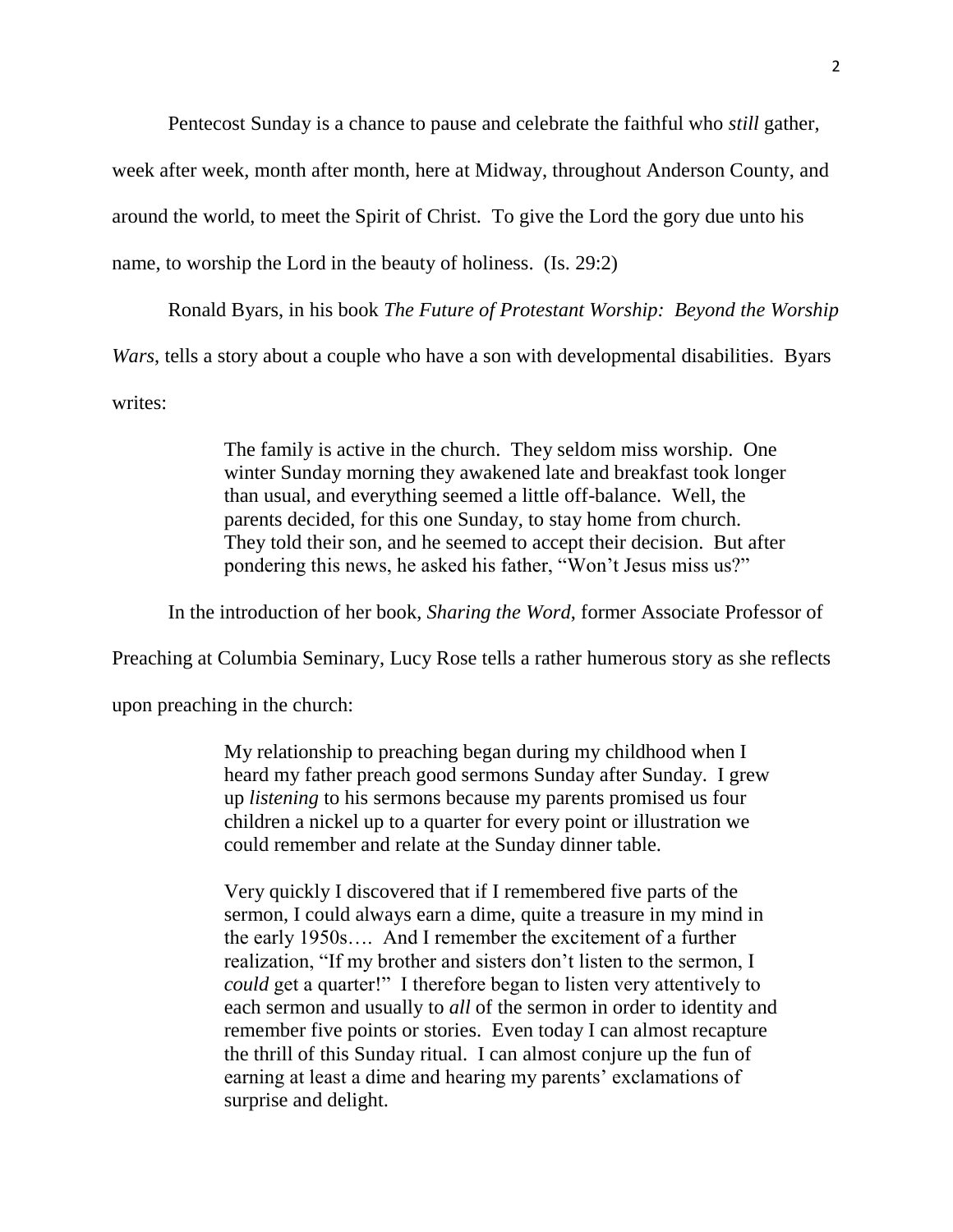Well, you're not going to be paid for remembering the points of my sermon, but hopefully when the Word is rightfully proclaimed, you will remember something that will make a difference in your lives.

Listen to what the author of The Letter to the Hebrews says in chapter 10:

And let us consider how to provoke one another to love and good deeds, not neglecting to meet together, as is the habit of some, but encouraging one another, and all the more as you see the Day approaching. (Heb. 10:24-25)

Worship is not just for preaching, praying, singing, and offering, but also for praising God with deeds of compassion and mercy. So we are taught to encourage each other to love and good works. Sunday School is not just for learning about the faith, it's also about building one another up in the faith. Some of the believers to whom the verses in Hebrews were written, had previously made it a practice of coming together, but for some reason have now ceased to do so.

Jesus meets us in Christian community. "Where two or three are gathered in my name, there am I in the midst of them." (Mt. 18:20) We experience the risen Christ through our gathering and the spiritual rituals—baptism and communion, prayer and the singing of hymns, preaching and offering, confession and affirmation. These are the traditions passed on from generation to generation. As the pandemic forced us into isolation, we have recognized now, more than ever, how good it is to gather as a Christian community.

In their book, *Preaching and Worship in the Small Church*, William Willimon and Robert Wilson write: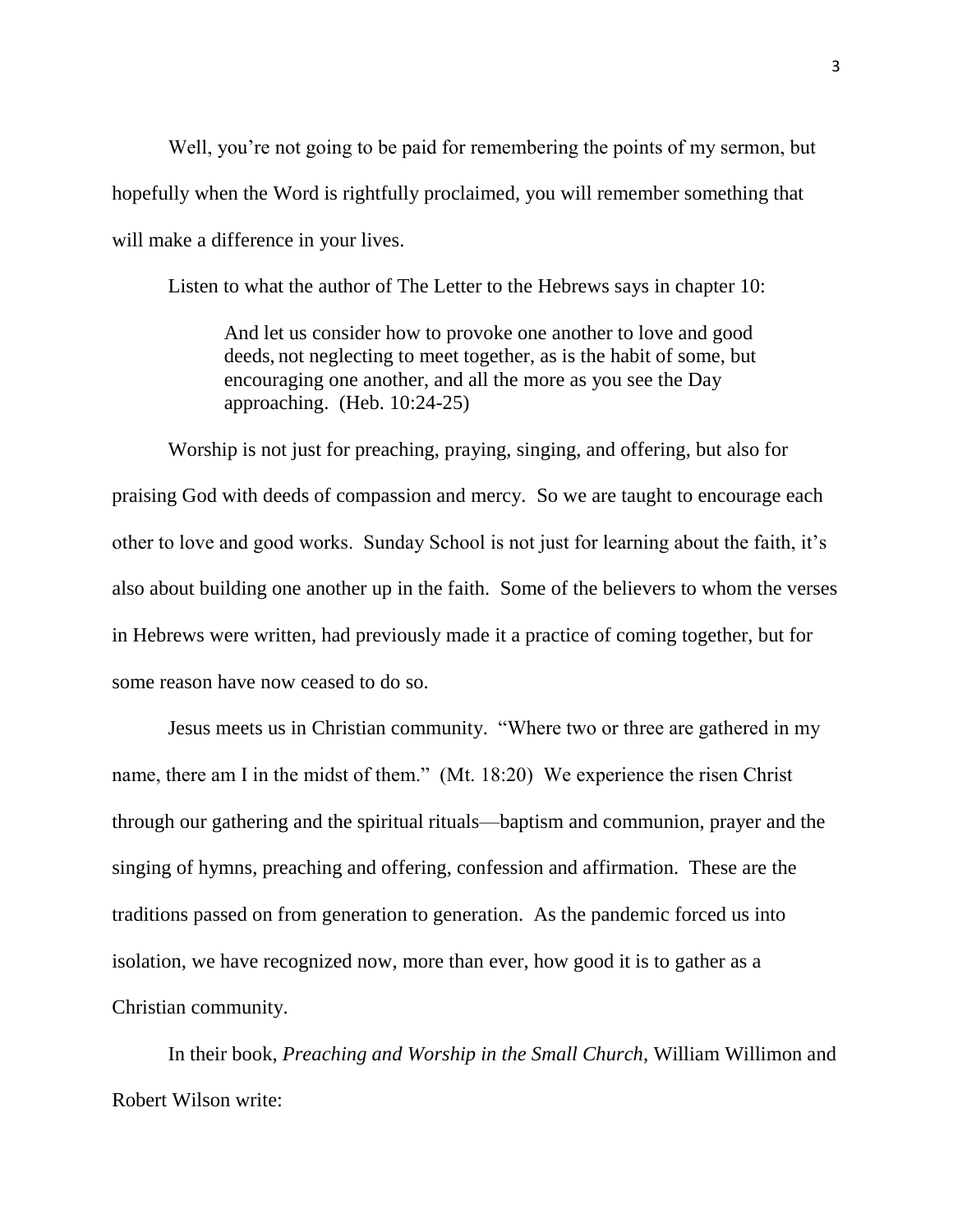When the old catechism spoke of the "chief end of man" as being "to glorify God and enjoy him forever"; when the Reformers spoke of the church as the place where "the Word is rightly proclaimed and the sacraments are duly administered"; when Paul spoke of a gathering of Christians as being "the body of Christ" (1 Cor. 12:27), they were all declaring the same thing that Sunday worship declares. The primary focus and reason for our worship is God. We worship simply because God is God and because we are God's children.

Whether it takes place in St. Peter's Basilica on Christmas Eve, or at Midway Presbyterian Church on Sunday mornings, the coming together of people is vital for the Christian life. To neglect our coming together is to forfeit the encouragement and help of other Christians. For we need each other; we need the fellowship that we share with each other as we mutually strengthen and encourage each other.

Yes, there are many options available in our day and time: the Sunday paper, the park across the way, getting some extra sleep, a movie to watch, a round of golf to play, even a worship service on TV. And it's easy to get into the habit of not going to church. But developing the habit of gathering together in Christ's name is much more fruitful not only for us but for others as well.

At a Presbytery Meeting a few years ago, Jackie Putnam was being examined as a Candidate for Ordination. She was being called to be an Associate Pastor at Fourth Presbyterian Church in Greenville.

The question that was asked of her in the area of Theology by Amos Workman for the Examinations Commission was: "Do you find John Calvin (1509-1564) relevant for life today in 2018?" Then she was playfully cautioned to remember in answering that she was in a Presbytery Meeting in a Presbyterian church.